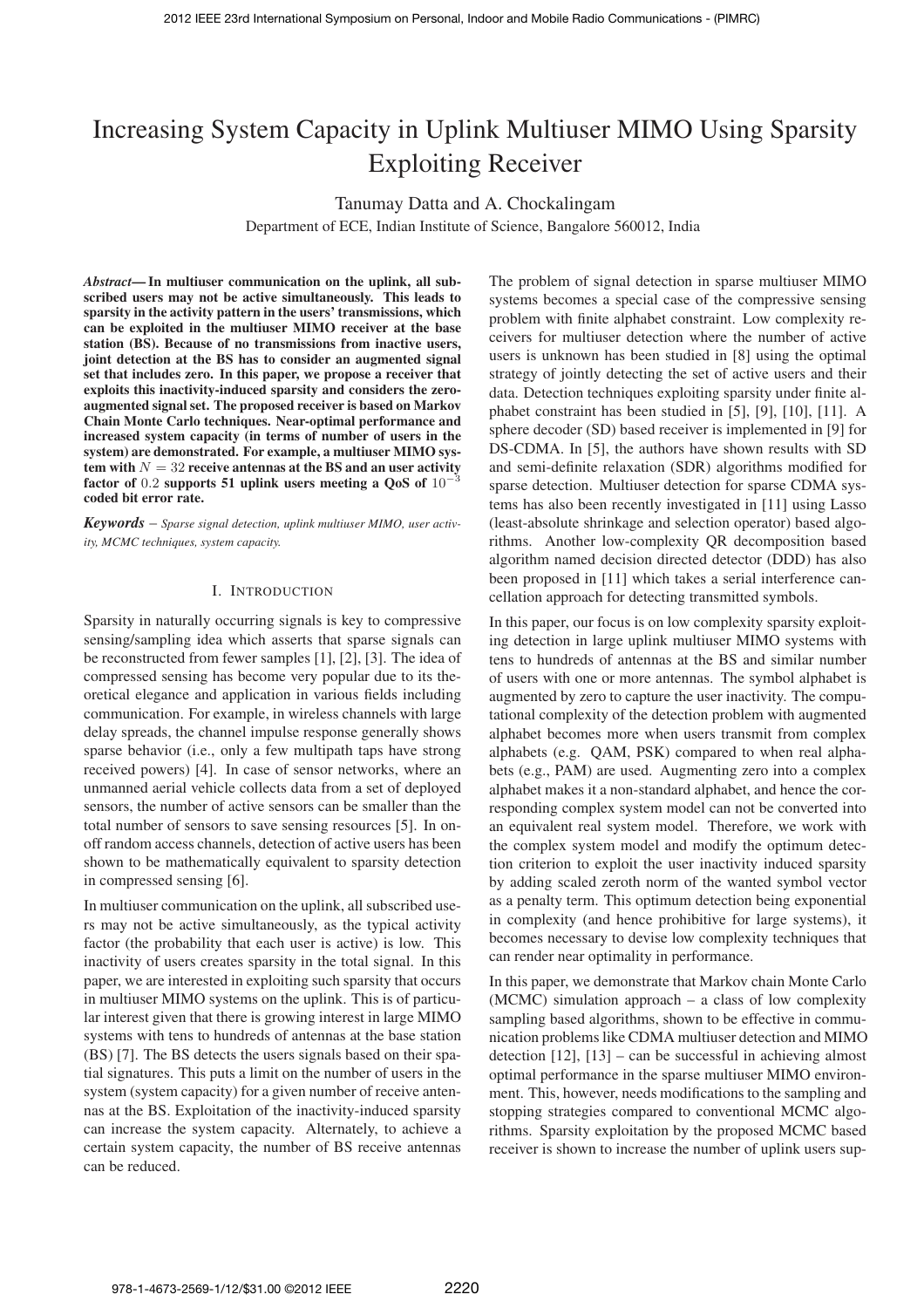ported in a multiuser MIMO system meeting QoS requirement in terms of coded bit error rate (BER) performance.

### II. SYSTEM MODEL

Consider the uplink in a multiuser MIMO system with  $K$  synchronized users, each user having one transmit antenna and BS having  $N$  receive antennas (Fig. 1). Extension of the system model to have users with multiple antennas is straightforward. Transmission is organized into frames, each frame consisting of  $\tau$  channel uses. Each user is assumed to be active in a frame (i.e., transmit in that frame) with probability  $\alpha$ , known as the activity factor. That is, at the start of each frame, each user decides to transmit with probability  $\alpha$ , independent of its transmission in other frames and transmissions from other users. Let the users transmit their symbols from the complex alphabet S, where  $|\mathbb{S}| = M = 2^m$  and each complex symbol contains  $m$  bits. Let the set of active users in one frame be denoted by  $A$ . Let the transmitted symbol vector from kth user be denoted by  $\mathbf{x}_k = [x_k^1, x_k^2, \cdots, x_k^T]$ . If  $k \in \mathbb{A}$ , then  $x_k^t \in \mathbb{S}$ , else  $x_k^t = 0$ ,  $\forall t = 1, 2, \dots, \tau$ and  $\forall k = 1, 2, \dots, K$ . The symbols transmitted by each user are formed from the coded bits which are output from a convolution encoder of rate r. Information bit vector  $\mathbf{b}_k =$  $[b_k^1, b_k^2, \cdots, b_k^B]$  of length B is the input to the convolution encoder, where  $B/r = \tau m$ . Gray mapping from coded bits to modulation symbols is assumed.

The transmitted symbol vectors from all users can be written in a matrix form as  $\mathbf{X} = [\mathbf{x}_1^T, \mathbf{x}_2^T, \cdots, \mathbf{x}_K^T]^T$ . Let  $\mathbf{H} \in \mathbb{R}^{N \times K}$  $\mathbb{C}^{N \times K}$ , given by  $\mathbf{H} = [\mathbf{h}_1, \mathbf{h}_2, \cdots, \mathbf{h}_K]$ , denote the channel gain matrix, where  $\mathbf{h}_k = [h_{1k}, h_{2k}, \cdots, h_{Nk}]^T$  is the channel gain vector from user  $k$  to the BS, and  $h_{jk}$  denotes the channel gain from  $k$ th user to  $j$ th receive antenna at the BS. Assuming rich scattering and adequate spatial separation between users and BS antenna elements,  $h_{ik}$ ,  $\forall j, k$  are assumed to be independent Gaussian with zero mean and  $\sigma_k^2$  variance such that  $\sum_{k} \sigma_k^2 = K$ .  $\sigma_k^2$  models the imbalance in received powers from different users, and  $\sigma_k^2 = 1$  corresponds to the perfect power control scenario. We assume that BS knows all the channel entries, and that the channel gains remain constant over one frame. Now, the received signal matrix at the BS in a frame, denoted by  $Y \in \mathbb{C}^{N \times \tau}$ , can be written as

$$
Y = HX + W, \tag{1}
$$

where **W** is the noise matrix of size  $N \times \tau$  whose entries are modeled as i.i.d.  $\mathbb{C}\mathcal{N}(0, \sigma^2)$ . The average received SNR in dB scale is defined as  $10 \log_{10} \left( \frac{\alpha K E_s}{\sigma^2} \right)$ , where  $E_s$  is the average symbol energy and  $10\log_{10}\left(\frac{E_s}{\sigma^2}\right)$  is the transmit power to noise ratio for each user.

### III. RECEIVER STRUCTURE

The receiver structure at the BS consists of three parts, namely,

- <sup>∙</sup> sparse randomized-MCMC algorithm for vector-wise data detection,
- <sup>∙</sup> decoder pre-processing of detected symbols, and



Fig. 1. Large multiuser MIMO system on the uplink.

<sup>∙</sup> convolution decoding.

These functions are presented in the following subsections.

### *A. Sparse Randomized MCMC*

In the detection phase, the receiver takes the received vector in each channel use and detects the symbols independent of other channel uses. In the channel use,  $t = 1, 2, \dots, \tau$ , the BS receives a  $N \times 1$  vector  $y^t$ , the *t*th column of **Y** which can be written as

$$
\mathbf{y}^t = \mathbf{H}\mathbf{x}^{(t)} + \mathbf{w}^t, \tag{2}
$$

where  $\mathbf{w}^t$  is the the column vector of **W**, and  $\mathbf{x}^{(t)}$  is the th column vector of **X** which denotes the assembled symbol vector transmitted from all users in the t<sup>th</sup> channel use. Note that the symbol from an inactive user in a channel use is zero. Hence, the symbols of  $\mathbf{x}^{(t)}$  come from an augmented alphabet  $\mathbb{S}_0 = \mathbb{S} \cup \mathbb{O}$ . The optimum detection rule then becomes

$$
\mathbf{x}_{opt} = \arg \max_{\hat{\mathbf{x}} \in \mathbb{S}_0^K} p(\hat{\mathbf{x}} | \mathbf{y}, \mathbf{H}), \tag{3}
$$

where

$$
p(\hat{\mathbf{x}}|\mathbf{y}, \mathbf{H}) \propto p(\mathbf{y}|\hat{\mathbf{x}}, \mathbf{H}) p(\hat{\mathbf{x}})
$$
  
=  $\exp\left(-\frac{\|\mathbf{y} - \mathbf{H}\hat{\mathbf{x}}\|^2}{\sigma^2}\right) \left(\frac{\alpha}{M}\right)^{\|\hat{\mathbf{x}}\|_0} (1 - \alpha)^{K - \|\hat{\mathbf{x}}\|_0}$   
  $\propto \exp\left(-\frac{\|\mathbf{y} - \mathbf{H}\hat{\mathbf{x}}\|^2}{\sigma^2}\right) \left(\frac{\frac{\alpha}{M}}{1 - \alpha}\right)^{\|\hat{\mathbf{x}}\|_0}.$  (4)

So the optimum detection rule can be simplified as

$$
\mathbf{x}_{opt} = \arg \min_{\hat{\mathbf{x}} \in \mathbb{S}_0^K} \left( \|\mathbf{y} - \mathbf{H}\hat{\mathbf{x}}\|^2 + c \|\hat{\mathbf{x}}\|_0 \right), \tag{5}
$$

where  $c = \sigma^2 \log \left( \frac{1-\alpha}{\alpha/M} \right)$ . The index t is dropped for notational simplicity from now on. It can be observed that, due to the zero augmented nature of the transmit alphabet, the detection has to be done in complex domain itself. The detection problem in (5) can be solved by using MCMC simulations.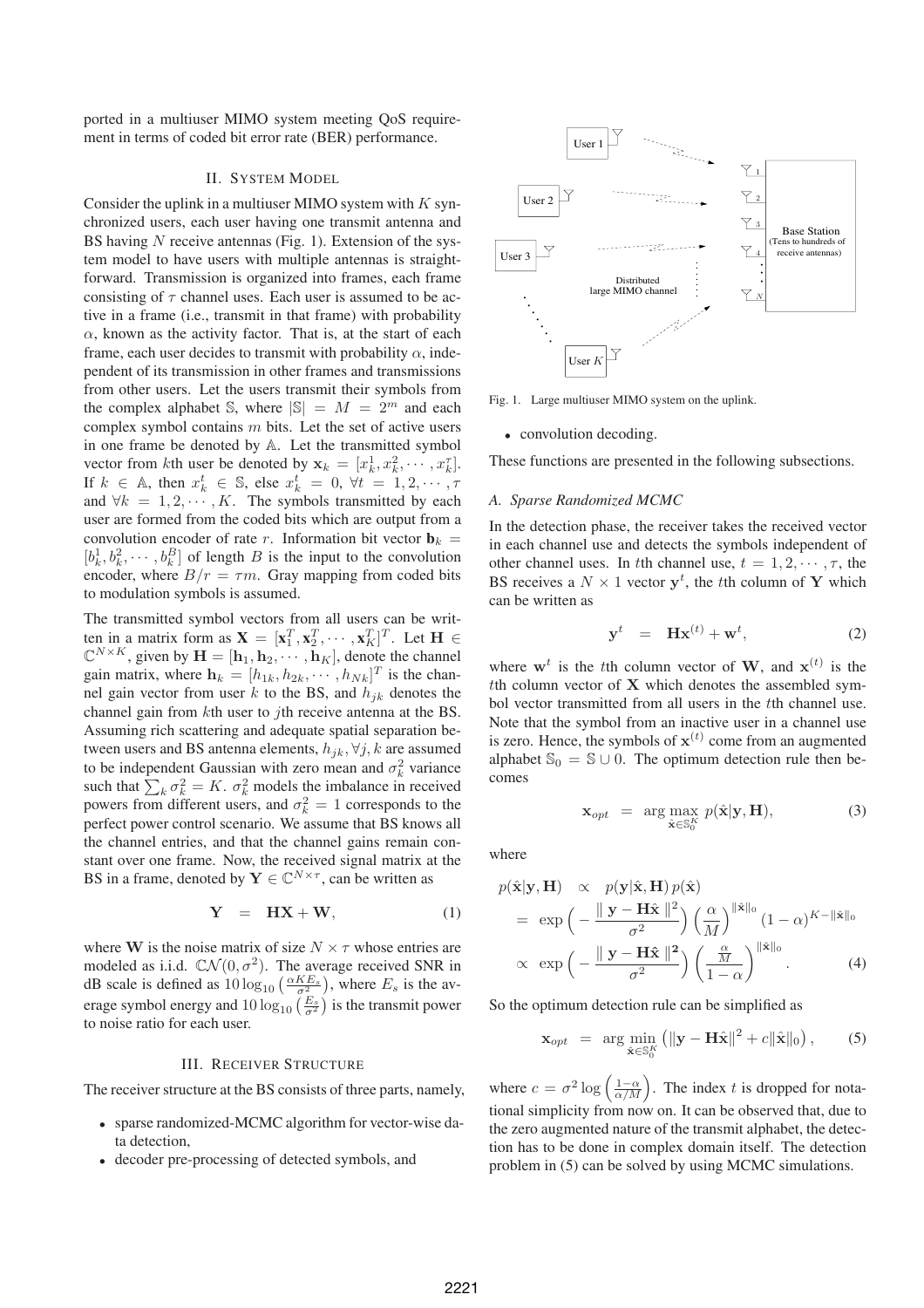*1) Conventional MCMC:* In conventional MCMC or Gibbs sampling based detection, the algorithm starts with an initial symbol vector, denoted by  $x^{(i=0)}$ . In each iteration of the algorithm, an updated symbol vector is obtained by sampling each symbol from its probability distribution keeping others fixed. For  $k$ th coordinate (i.e.  $k$ th user) the update is done as

$$
x_k^{(i+1)} \sim p\left(x_k \,|\, x_1^{(i+1)}, x_2^{(i+1)}, \cdots, x_{k-1}^{(i+1)}, x_{k+1}^{(i)}, \cdots, x_K^{(i)}, \mathbf{y}, \mathbf{H}\right). \tag{6}
$$

The detected symbol vector in a given iteration is chosen to be that symbol vector which has the least maximum-likelihood (ML) cost in all the iterations up to that iteration.

*2) Randomized MCMC:* In conventional MCMC, stalling problem occurs due to the MCMC iterations getting trapped in poor local solutions, beyond which the ML cost does not improve with increasing iterations for a long time. A simple, yet effective, idea to avoid such traps is a randomization strategy in the sampling [14]. In each iteration, instead of updating  $x_i^{(t)}$ 's as per the Gibbs sampling rule in (6) with probability 1 (as done in conventional MCMC),  $x_i^{(t)}$ 's are updated as in (6) with probability  $(1 - q_i)$  and with probability  $q_i$  they are sampled from uniform distribution. This randomized strategy (randomized MCMC) alleviates the stalling problem in the case of 4-QAM alphabet. A random restart strategy, where randomized MCMC algorithm is run multiple times each time with a different random initial vector and choose the best solution among multiple restarts, achieves near-optimal performance for higher-order QAM. Reduced complexity is achieved using a stopping criterion based on a standardized ML cost [14].

*3) Sparse R-MCMC:* Due to the sparse nature of the transmitted vector in the considered system model, the probabilities in (6) are calculated using the modified ML metric (5). The computation of standardized ML cost required in the calculation of stopping criterion and restart criterion in [14] is done as follows:

$$
\phi(\hat{\mathbf{x}}) = \frac{\|\mathbf{y} - \mathbf{H}\hat{\mathbf{x}}\|^2 - N\sigma^2 - cK\alpha}{\sqrt{N}\sigma^2}.
$$
 (7)

Let the detected symbol vector at time t be denoted as  $\tilde{\mathbf{x}}^{(t)}$ . The uncoded symbol error rate is obtained by taking the average over the number of mismatches among  $\mathbf{x}^{(t)}$  by Monte Carlo simulations. The per-symbol complexity of sparse R-MCMC is quadratic in  $K$  which is suited for large multiuser MIMO systems.

## *B. Decoder pre-processing of detected symbols*

 $\tilde{\mathbf{x}}^{(t)}$ 's,  $t = 1, 2, \dots, \tau$ , are stacked together to form  $\tilde{\mathbf{X}} =$  $[\tilde{\mathbf{x}}^{(1)}, \tilde{\mathbf{x}}^{(2)}, \cdots, \tilde{\mathbf{x}}^{(\tau)}]$ . From this matrix, the receiver has to extract soft values of the bits that will be fed to the convolution decoder. This process is done in the following two steps:

*1) Estimating the active set using optimal threshold:* Let  $\hat{\mathbf{x}}_k$  denote the kth row of  $\tilde{\mathbf{X}}$ . Hence  $\hat{\mathbf{x}}_k$  contains all the detected symbols from user  $k$ . Since any user has either transmitted in all channel uses within a frame or has transmitted in none, the receiver compares the number of non-zeros entries in  $\tilde{\mathbf{x}}_k$  to a threshold  $\theta$  to decide whether the user is active or not. Let the set of active users estimated from  $\tilde{\mathbf{X}}$  be  $\tilde{\mathbb{A}}$ . Hence,

$$
k \in \tilde{\mathbb{A}} \quad \text{iff} \quad \|\tilde{\mathbf{x}}_k\|_0 \ge \theta. \tag{8}
$$

 $(6)$  covery error rate  $P_s$ , defined by  $\mathcal{E}(\frac{|\langle \mathbb{A} \cap \tilde{\mathbb{A}}^C \rangle \cup (|\mathbb{A}^C \cap \tilde{\mathbb{A}}) \rangle|}{K})$ , where The optimal choice of  $\theta$  is done by minimizing the support re- $\mathbb{A}^C$  denotes the complementary set of  $\mathbb{A}$ .

Let  $p_{10}$  be the probability of a non-zero symbol being detected as zero and  $p_{01}$  be the probability of zero being detected as a non-zero symbol. Under the assumption that all error events in vector-wise detection using sparse R-MCMC are independent, the support recovery error rate can be written as function of  $\theta$  as

$$
P_s(\theta) = \alpha \sum_{n=0}^{\theta-1} {(\tau \choose n} (p_{10})^{\tau-n} (1-p_{10})^n + (1-\alpha) \sum_{n=\theta}^{\tau} {(\tau \choose n} (p_{01})^n (1-p_{01})^{\tau-n}, \quad (9)
$$

where  $\binom{\tau}{n} = \frac{\tau!}{n!(\tau-n)!}$ . Hence the optimal choice of  $\theta$  is

$$
\theta_{opt} = \arg \min_{0 \le \theta \le \tau} P_s(\theta). \tag{10}
$$

Clearly,  $\theta_{opt}$  is the minimum integer value of *n* such that  $\alpha \binom{\tau}{n} (p_{10})^{\tau-n} (1-p_{10})^n$  $\frac{a}{(1-\alpha)\binom{r}{n}(p_1)(r_1-r_1)}$  > 1. Simplifying, we get

$$
\theta_{opt} = \left[ \frac{\log \left( \frac{\alpha}{1 - \alpha} \right) + \tau \log \left( \frac{p_{10}}{1 - p_{01}} \right)}{\log \left( \frac{p_{10} p_{01}}{(1 - p_{10})(1 - p_{01})} \right)} \right].
$$
 (11)

In low to medium SNRs, due to large value to  $c$  in (5),  $p_{10}$  >  $p_{01}$  and thus  $\theta_{opt} < \tau/2$ . If  $c = 0$ , which happens in high SNR and/or  $\alpha = \frac{M}{M+1}$ , then  $\theta_{opt} \approx \tau/2$ .

*2) Generating soft values from sparse R-MCMC detected outputs:* Now consider a matrix  $\bar{\mathbf{X}}$  of size  $|\tilde{A}| \times \tau$  which is obtained by deleting the rows in  $\tilde{\mathbf{X}}$  corresponding to inactive users. Hence, the ath row in  $\bar{\mathbf{X}}$  corresponds to detected symbols from the ath active user, where  $a = 1, 2, \dots, |\mathbb{A}|$ . Note that these detected symbols are hard values from the augmented alphabet  $\mathbb{S}_0$ . We obtain the reduced channel matrix  $\bar{H}$  of size  $N \times |\tilde{A}|$  which contains only the channel gains from active users ( $at$ h column of  $\bf{H}$  is the channel gains from ath active user to the BS antennas). Knowing **Y**, **H** and  $\mathbf{X}_0$ , the receiver needs to estimate the soft values of every transmitted bit. As in Sec. III-A, the operation is done for each channel use  $t, t = 1, 2, \cdots, \tau$ . Let the the column of  $\bar{\mathbf{X}}$  be denoted as  $\bar{\mathbf{x}}^{(t)}$ , whose *a*th entry corresponding to *a*th active user is denoted as  $\bar{x}_a^{(t)}$ .

Let the set S be partitioned into  $\mathbb{S}_i^+$  and  $\mathbb{S}_i^-$  for each  $i, i =$  $1, 2, \dots, m$ , where  $\mathbb{S}_i^+$  is the set of all the symbols in which *i*th bit is +1, and  $\mathbb{S}_i^-$  is the set of all the symbols in which *i*th bit is  $-1$ . Let the soft value of the *i*th bit of the  $\alpha$ th active user in the channel use be denoted as  $L_{a,i}^t$ . Let  $\bar{\mathbf{x}}_{-a}^{(t)}$  denote the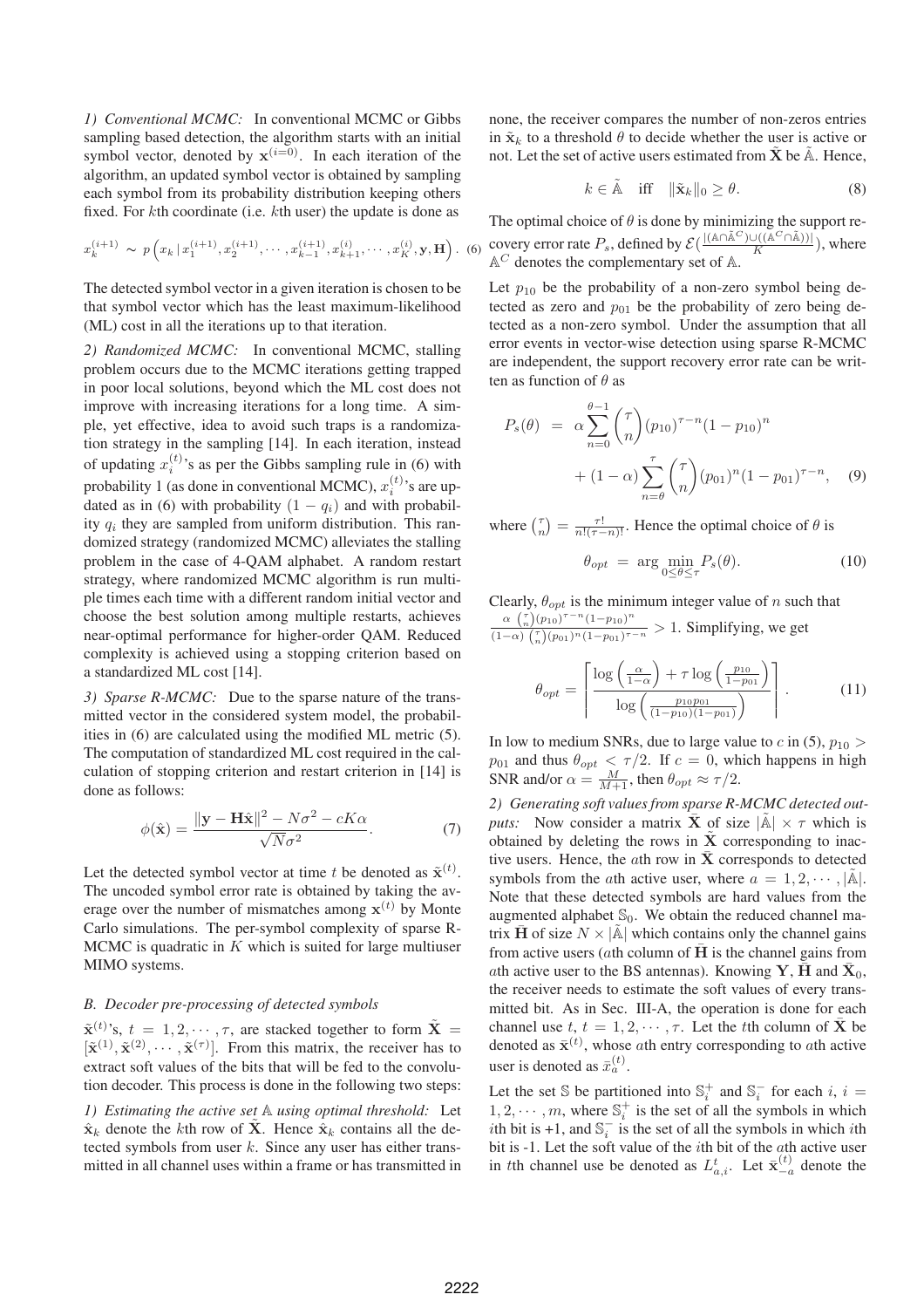

Fig. 2. Uncoded SER comparison between sparse R-MCMC, DDD, and brute force optimal algorithms in uplink multiuser MIMO. ( $K = 6, N = 6$ ) and  $(K = 6, N = 10)$ , 4-QAM,  $\alpha = 0.2$ .

vector containing all elements in  $\bar{\mathbf{x}}^{(t)}$  other than  $\bar{x}_a^{(t)}$ . Now  $L_{a,i}^t$  can be written as

$$
L_{a,i}^t = \log \left( \frac{\sum_{s \in \mathbb{S}_i^+} p\left(\bar{x}_a^{(t)} = s | \bar{\mathbf{x}}_{-a}^{(t)}, \mathbf{y}^t, \bar{\mathbf{H}}\right)}{\sum_{s \in \mathbb{S}_i^-} p\left(\bar{x}_a^{(t)} = s | \bar{\mathbf{x}}_{-a}^{(t)}, \mathbf{y}^t, \bar{\mathbf{H}}\right)} \right).
$$
 (12)

Thus the receiver generates  $\tau m$  soft values for each active user, which are fed to the convolution decoder.

For convolution decoding, we use trellis based BCJR decoder [15]. The decoder outputs  $B$  decoded bits for each user. We calculate the coded error rate performance for the active users who are detected correctly as the active ones.

## IV. RESULTS AND DISCUSSIONS

The uncoded symbol error rate (SER) as well as coded BER performance of the sparse R-MCMC algorithm are evaluated through simulations. We have used the rate-1/2 convolution code given by the generator  $(1 + D^2, 1 + D + D^2)$ . Figures 2 to 7 and I are for the case of perfect power control scenario whereas in 8 and II we consider imperfect power control case.

In Fig . 2, we compare the uncoded SER performance of sparse R-MCMC algorithm with those of the decision-directed decoder (DDD) algorithm in [11] as well as brute force optimal detector for  $(K = 6, N = 6)$  and  $(K = 6, N = 10)$ systems with  $\sigma_k^2 = 1$ ,  $\forall k$ . It is seen that sparse R-MCMC algorithm gives almost optimal performance, whereas the performance of DDD algorithm is far from optimal (due to error propagation in serial interference cancellation approach).

Figure 3 shows a uncoded SER performance comparison between sparse R-MCMC and DDD algorithms for  $N = 32$  and  $K = 20, 32, 50$  for  $\alpha = 0.2$ . It is seen that sparse R-MCMC outperforms DDD by a significant margin. The performance of DDD for under-determined system of  $K = 50, N = 32$ is not shown as that would involve exhaustive search over  $K - N + 1$  symbols. Also, the performance of brute force optimal detector is not possible for these large systems.



Fig. 3. Uncoded SER performance comparison between sparse R-MCMC and DDD algorithms for  $K = 20, 32, 50, N = 32, 4$ -QAM,  $\alpha = 0.2$ .



Fig. 4. Variation of support recovery error rate with  $\theta$  for  $K = 6, N = 10$ ,  $\alpha = 0.2, \tau = 11, 4$ -QAM.

Figure 4 shows the variation of support recovery error rate with  $\theta$  for a  $K = 6, N = 10, \alpha = 0.2, \tau = 11$  system with sparse R-MCMC detection and post detector processing for average receive SNRs of -8 dB, -4 dB, and 0 dB. The figure shows that performance is optimal for  $\theta = 2$ , 3, and 4 for  $SNR = -8$  dB,  $-4$  dB, 0 dB, respectively. The calculated values of  $\theta_{\text{ont}}$  from (11), respectively, are also 2, 3, and 4. Figure 5 shows support recovery error rate comparison between sparse R-MCMC and DDD algorithms for  $N = 32, K = 20, 32, 50,$  $\alpha = 0.2$  and  $\tau = 51$ . The figure shows that sparse R-MCMC performs much better than DDD for both  $K = 20, N = 32$ and  $K = 32, N = 32$ . Figure 5 shows support recovery error rate comparison between sparse R-MCMC and DDD algorithms for  $N = 32, K = 20, 32, 50, \alpha = 0.2$  and  $\tau = 51$ . The figure shows that sparse R-MCMC performs much better than DDD in terms of support recovery as well.

The coded BER comparison between sparse R-MCMC and DDD algorithms for  $K = 20, 32, 50, N = 32, \alpha = 0.2$ ,  $\tau = 51$  is shown in Fig. 6. The convolution coded sparse R-MCMC receiver is able to achieve  $2 \times 10^{-4}$  BER at av-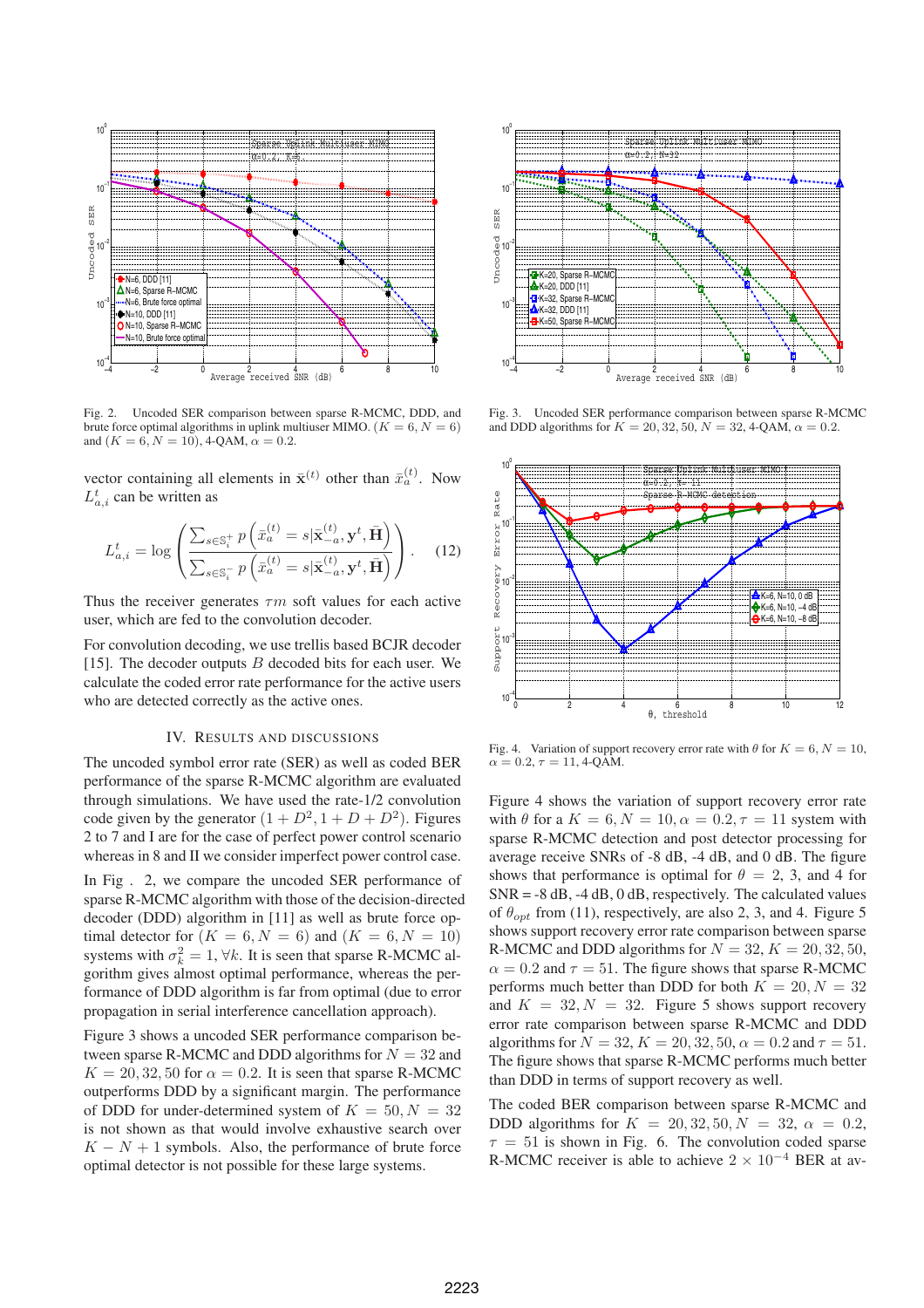

Fig. 5. Support recovery error rate comparison between sparse R-MCMC and DDD for  $K = 20, 32, 50, N = 32, \alpha = 0.2, \tau = 51, \text{ and } 4\text{-QAM}.$ 



Fig. 6. Coded BER performance comparison between sparse R-MCMC and DDD algorithms for  $K = 20, 32, 50, N = 32, \alpha = 0.2, \tau = 51, 4$ -QAM, rate-1/2 convolution code.

erage receive SNR of -2.3 dB, 0.5 dB and 4.3 dB for  $(K =$  $20, N = 32, (K = 32, N = 32), (K = 50, N = 32)$ systems, respectively.

Figure 7 and Table-I illustrate the potential increase in the system capacity (number of users supported in the system) due to sparsity exploitation. Figure 7 shows that variation in coded BER performance with increasing number of users  $K$ for various values of activity factors ( $\alpha = 0.1, 0.2, 0.3, 0.4, 1$ ) for  $N = 32$  and sparse R-MCMC detection. For this experiment, we have kept each user's transmission power to noise ratio at -7 dB. It is seen that, with  $N = 32$  BS receive antennas and  $\alpha = 0.2$  activity factor, 51 users can be supported meeting an coded BER of  $1 \times 10^{-3}$ .

Figure 8 and Table-II illustrate the potential increase in the system capacity (number of users supported in the system) due to sparsity exploitation in the absence of perfect power control in the BS. 2 2 different users. The power imbalance is simulated by choosing different  $sigma_k^2$  for different users, with  $sigma_k^2$  being uniformly distributed between -3 dB to 3



Fig. 7. Coded BER performance of sparse R-MCMC as a function of number of users  $K$  for  $N = 32$  receive antennas at the BS and for different activity factors  $\alpha = 0.2, 0.3, 0.4, 1$  and 4-OAM.

| Activity factor | No. of uplink users supported |
|-----------------|-------------------------------|
|                 | Perfect power control case    |
| $\alpha$        | at $10^{-3}$ coded BER        |
|                 | 28                            |
| 0.4             | 35                            |
| 0.3             | 40                            |
| 0.2             | 51                            |
|                 |                               |

## TABLE I

NUMBER OF USERS THAT CAN BE SUPPORTED USING  $N = 32$  receive ANTENNAS AT THE BS FOR DIFFERENT ACTIVITY FACTORS USING SPARSE R-MCMC DETECTION (OBTAINED FROM FIG. 7).

dB. Figure 8 shows that variation in coded BER performance with increasing number of users  $K$  for various values of activity factors ( $\alpha = 0.1, 0.2, 0.3, 0.4, 1$ ) for  $N = 32$  and sparse R-MCMC detection. For this experiment, we have kept each user's transmission power to noise ratio at -7 dB as in 7. It is seen that, with  $N = 32$  BS receive antennas and  $\alpha = 0.2$ activity factor, 32 users can be supported meeting an coded BER of  $1 \times 10^{-3}$ , which is more than that of  $\alpha = 1$  for this power imbalance scenario also.

#### V. CONCLUSION

We considered the problem of sparse signal detection in multiuser MIMO systems on the uplink. Sparsity is natural in this system due to inactivity of some fraction of the subscribed users in the system. The inactivity of the users was modeled by zero-augmenting of the transmission alphabet. We proposed a MCMC based receiver that exploited this sparsity in jointly detecting the users' data at the BS receiver. Simulation results showed that the proposed receiver achieved nearoptimal performance. Also, it was shown that by exploiting the inactivity-induced sparsity in the signal detection, the system capacity (in terms of number of users supported in the system) can be increased beyond the number of receive an-